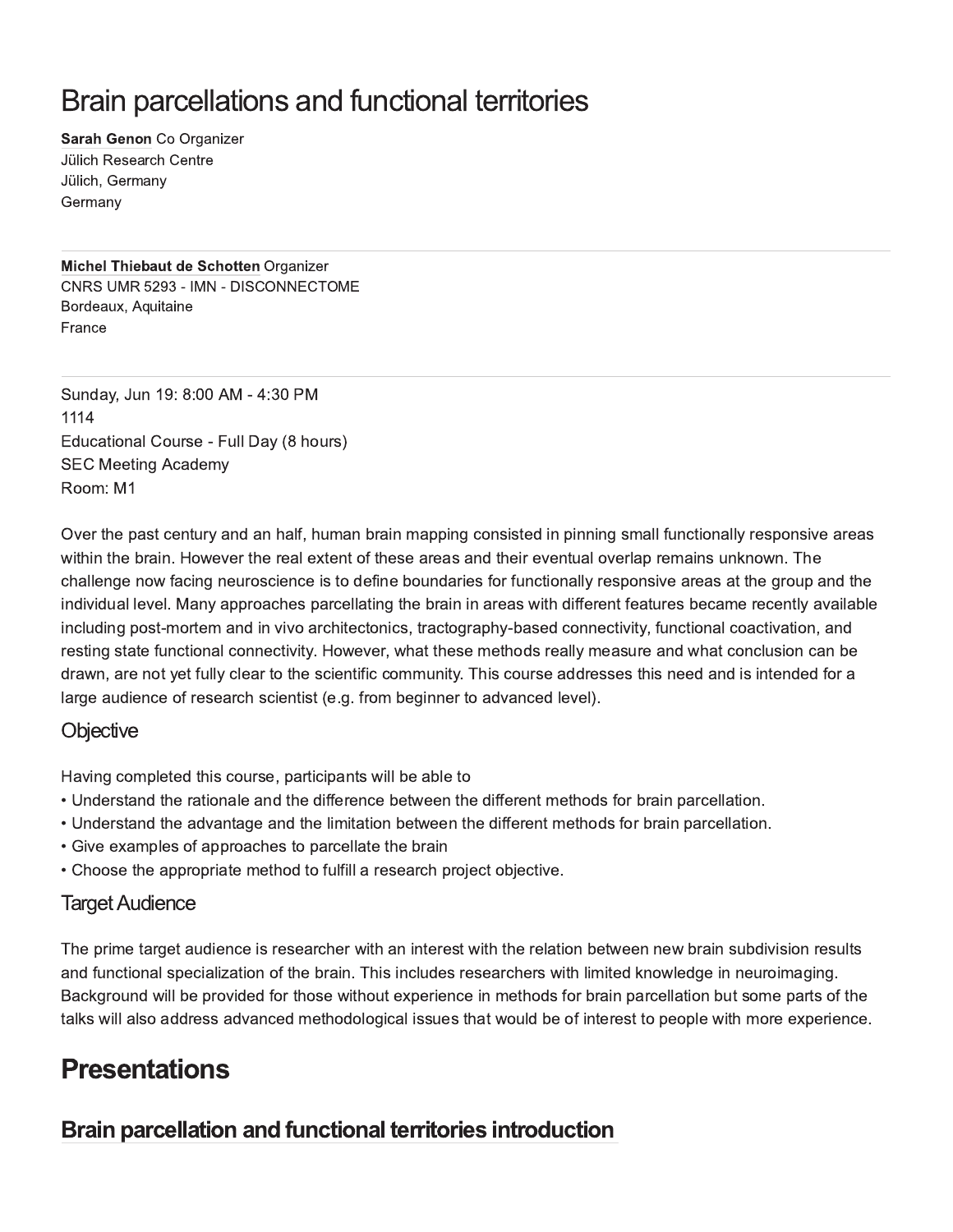A defining aspect of brain organization is its spatial heterogeneity, which gives rise to multiple topographies at different scales. Brain parcellation — defining distinct partitions in the brain, be they areas or networks that comprise multiple discontinuous but closely interacting regions - is thus fundamental for understanding brain organization and function. The past decade has seen an explosion of in vivo MRI-based approaches to identify and parcellate the brain on the basis of a wealth of different features, ranging from local properties of brain tissue to long-range connectivity patterns, in addition to structural and functional markers. In this talk, I will introduce brain parcellation and provide an overview of the main approaches. I will then focus more particularly on connectivitybased parcellation (CBP) applied to different connectivity features. This will lead us to discuss convergence and divergence across features and the related open challenges.

#### Articles discussed:

Eickhoff, S. B., Yeo, B. T. T., & Genon, S. (2018). Imaging-based parcellations of the human brain. Nat Rev Neurosci, 19(11), 672-686. doi:10.1038/s41583-018-0071-7

Genon, S., Bernhardt, B. C., La Joie, R., Amunts, K., & Eickhoff, S. B. (in press). The many dimensions of human hippocampal organization and (dys) function. Trends in Neurosciences.

Plachti, A., Eickhoff, S. B., Hoffstaedter, F., Patil, K. R., Laird, A. R., Fox, P. T., ... Genon, S. (2019). Multimodal Parcellations and Extensive Behavioral Profiling Tackling the Hippocampus Gradient. Cereb Cortex, 29(11), 4595-4612. doi:10.1093/cercor/bhy336

Software employed: CBBtools: https://github.com/inm7/cbptools

Data: https://www.humanconnectome.org/study/hcp-young-adult/data-releases

#### Presenter

Sarah Genon, Jülich Research Centre Jülich, Germany Germany

# Microstructural cortical parcellation and connectivity

Parcellating the human brain into functionally meaningful regions has been a long-standing interest in brain research. While a diversity of such atlases exists, the level of information about the brain contributing to the final parcellation largely differs between atlases. For a functional meaningful parcellation, the neuronal architecture as the functionally relevant building blocks is of high relevance. The talk will introduce the principles of microstructural analysis and atlasing in the human brain. Linking this to connectivity information could happen on different levels, i.e. on the microstructural level directly or across levels via the atlas and joint implementation with respective macroanatomical connectivity information (e.g. from MRI) in a unifying software framework. Examples for both approaches will be given, including an ongoing effort of multilevel multimodal data integration for unified analyses from the Human Brain Project (HBP), the EBRAINS platform.

#### Articles discussed

Caspers et al. 2013. Microstructural grey matter parcellation and its relevance for connectome analyses. Neurolmage 80: 18-26.

Amunts et al. 2020. Julich-Brain: A 3D probabilistic atlas of the human brain's architecture. Science 369 (6506):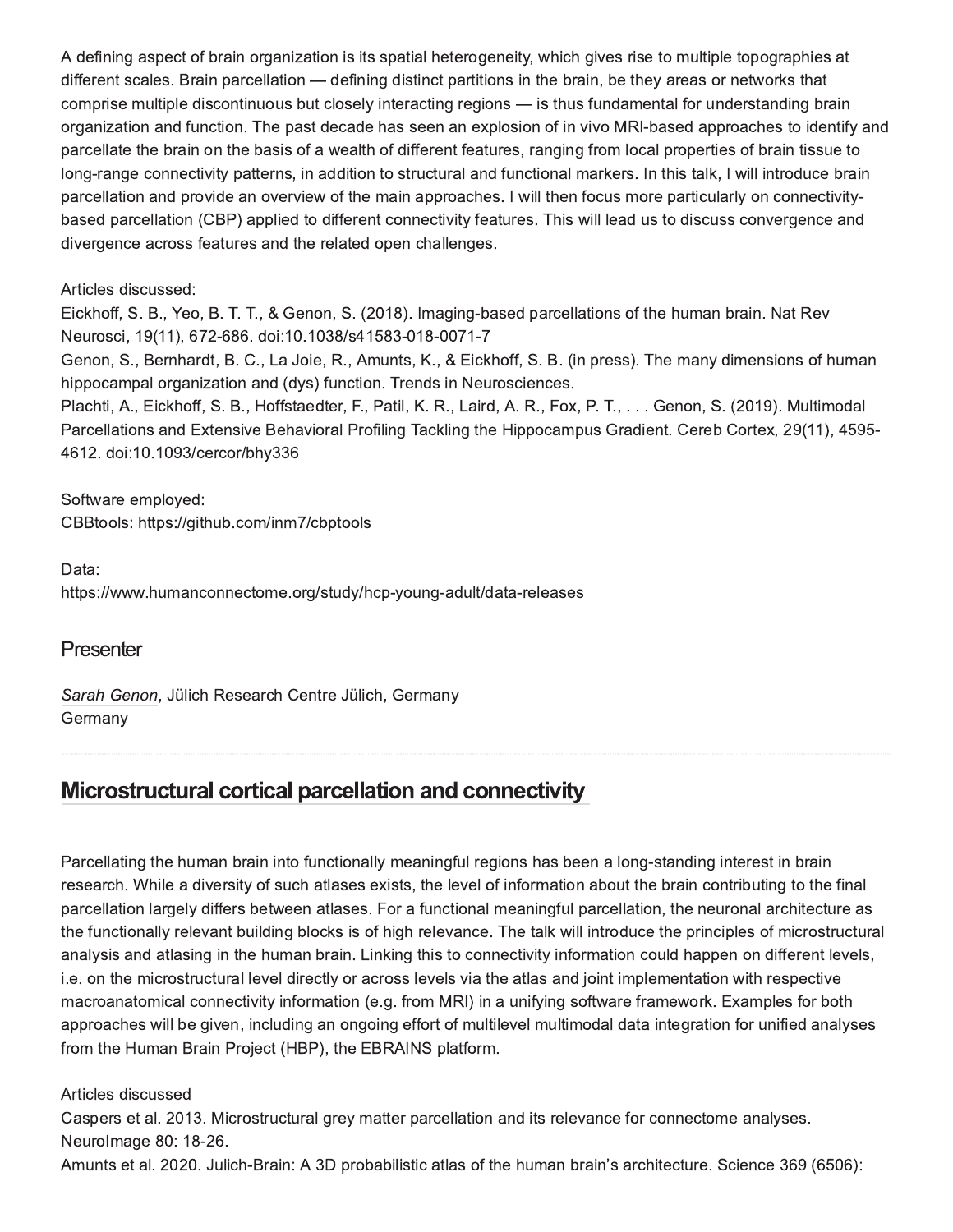988-992.

Goulas et al. 2018. Cortical gradients and laminar projections in mammals. Trends Neurosci 41 (11): 775-788.

Software employed: EBRAINS: https://ebrains.eu Julich-Brain: https://jubrain.fz-juelich.de/apps/cytoviewer2/cytoviewer-main.php

#### Presenter

Svenja Caspers, Institute for Anatomy I, Medical Faculty & University Hospital Düsseldorf Düsseldorf, Nordrhein-Westfalen Germany

# **Structural connectivity parcellation**

Brain regions have distinctive long-range anatomical connections that in part determine their degree of functional specialisation. These structural connections can be measured in vivo with diffusion MRI tractography, and then used to parcellate the brain white matter and grey matter into areas of unique connectivity profiles. This talk covers the main variations on this approach, including statistical methods, validation, gotchas, and a number of different applications.

Article discussed https://www.ncbi.nlm.nih.gov/pubmed/28514668 https://www.ncbi.nlm.nih.gov/pubmed/29749930 https://www.ncbi.nlm.nih.gov/pubmed/27461122

Software www.fmrib.ox.ac.uk/fsl www.humanconnectome.org

Data www.humanconnectome.org www.ukbiobank.ac.uk

### Presenter

Saad Jbabdi, FMRIB Oxford, UK **United Kingdom** 

# **Brain Variability parcellation**

A large amount of variability exists across human brains; revealed initially on a small scale by postmortem studies and, more recently, on a larger scale with the advent of neuroimaging. Here we compared structural variability between human and macaque monkey brains using grey and white matter magnetic resonance imaging measures.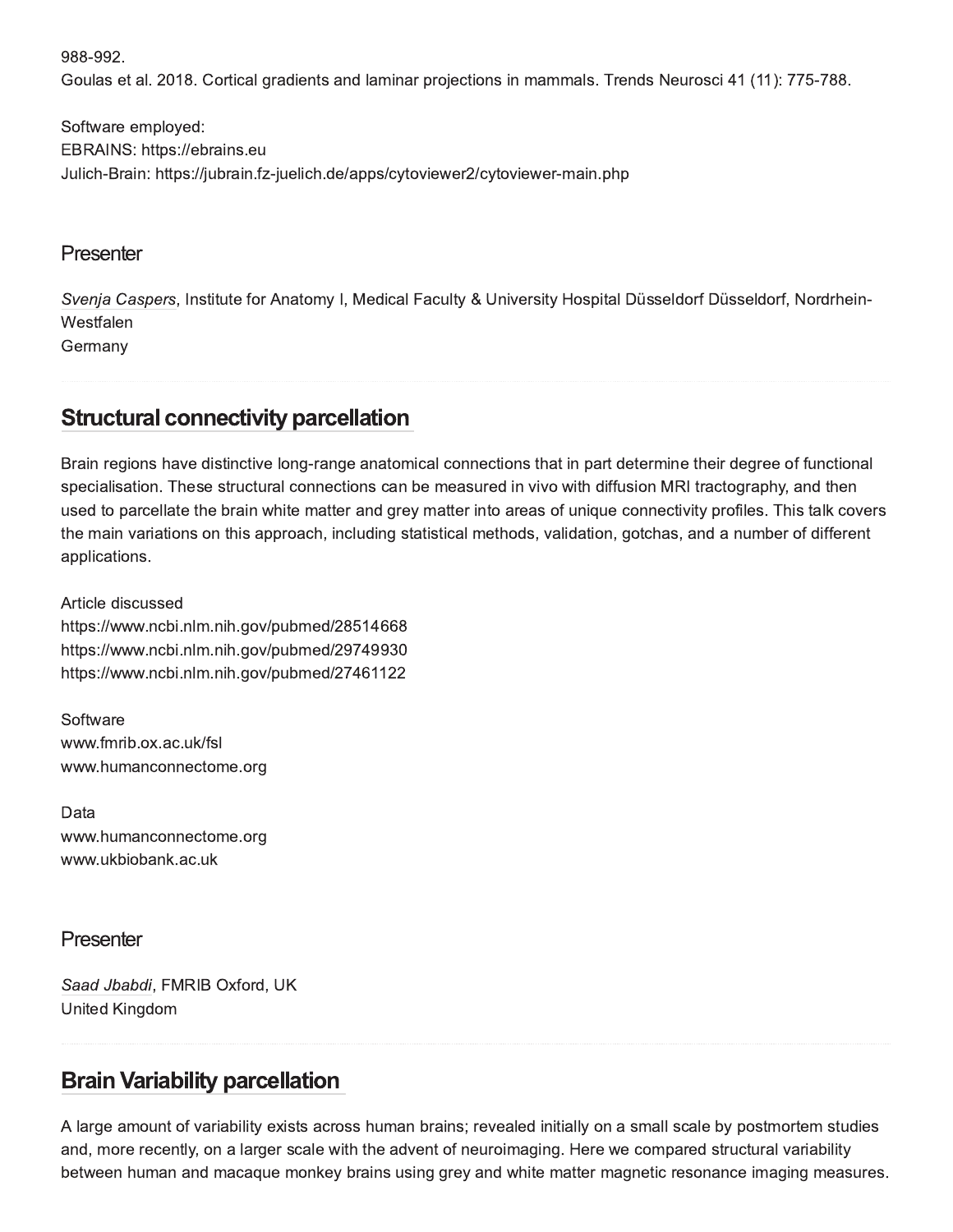The monkey brain was overall structurally as variable as the human brain, but variability had a distinct distribution pattern, with some key areas showing high variability. We also report the first evidence of a relationship between anatomical variability and evolutionary expansion in the primate brain. This suggests a relationship between variability and stability, where areas of low variability may have evolved less recently and have more stability, while areas of high variability may have evolved more recently and be less similar across individuals. We showed specific differences between the species in key areas, including the amount of hemispheric asymmetry in variability, which was left-lateralized in the human brain across several phylogenetically recent regions. This suggests that cerebral variability may be another useful measure for comparison between species and may add another dimension to our understanding of evolutionary mechanisms.

Article discussed

Croxson et al., 2018 https://www.ncbi.nlm.nih.gov/pubmed/29045561

Software www.fmrib.ox.ac.uk/fsl http://brainvisa.info http://brainvis.wustl.edu/ www.humanconnectome.org

Human Data www.humanconnectome.org

### Presenter

Stephanie Forkel, CNRS Bordeaux, France France

# **Functional connectivity parcellation**

Resting-state functional connectivity has shown great promise as a tool for parcellating the human brain into functional areas and networks. Until recently, most parcellations have relied on data averaged across many individuals. However, such group-level parcellations might obscure biologically meaningful individual-specific features. In this educational course, we will first introduce resting-state fMRI. We will then discuss several approaches (e.g., boundary mapping and clustering) for estimating network-level and areal-level brain parcellations at the group-level, as well as in individuals. We will also outline a systematic approach for assessing the quality of brain parcellations based on FACT (function, architectonics, connectivity and topography). After that, we will provide a comparison of various group-level and individual-specific parcellations with a particular focus on the behavioral relevance of individual-specific parcellation features not visible in group-level parcellations. Finally, we will briefly discuss individual-specific gradients and compare gradients with parcellations for behavioral prediction.

Article discussed

https://www.physiology.org/doi/full/10.1152/jn.00338.2011 (Yeo et al. 2011) https://www.sciencedirect.com/science/article/pii/S0896627311007926 (Power et al. 2011) https://academic.oup.com/cercor/article/26/1/288/2367115 (Gordon et al. 2016) https://academic.oup.com/cercor/article/28/9/3095/3978804 (Schaefer et al. 2017) https://www.cell.com/neuron/fulltext/S0896-6273(17)30613-X (Gordon et al. 2017)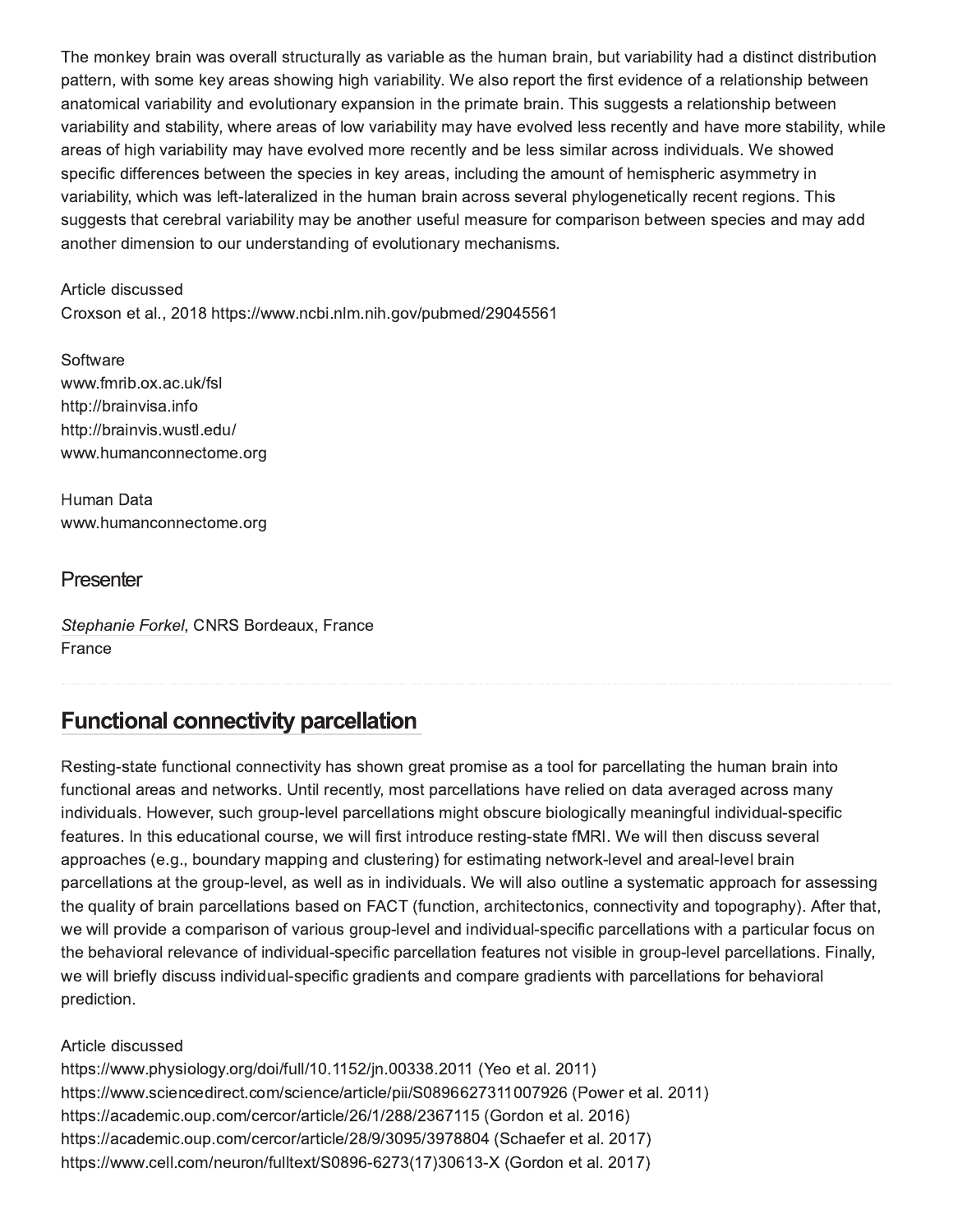https://academic.oup.com/cercor/advance-article/doi/10.1093/cercor/bhy123/5033556 (Kong et al. 2018)

Software employed https://github.com/ThomasYeoLab/CBIG https://fsl.fmrib.ox.ac.uk/fsl/fslwiki https://surfer.nmr.mgh.harvard.edu/

Data available at https://db.humanconnectome.org https://openfmri.org/

#### **Presenter**

Ruby Kong, National University of Singapore Singapore, Singapore Singapore

### **Multi-modal Parcellation**

Multi-modal parcellations have inherent advantages in that the various modalities often provide complementary information, and agreement between modalities increases our confidence in areal borders, particularly in data that have been processed to achieve precise alignment across individuals without loss of spatial resolution. We will discuss the integration of sharp transitions (gradients) across the cortical surface in architectural information (in vivo myelin maps and cortical thickness maps), functional information (task fMRI activation maps), connectivity information (resting state functional connectivity), and topographic information (visuotopic resting state functional connectivity) to generate a multi-modal cortical parcellation at the group level. We will then discuss an approach for capturing the variability in the individual subject parcel arrangements that cannot be removed by areal topology preserving spatial registrations (e.g. two areas swapping positions as opposed to simple spatial shifts in areas) by using a machine learning classifier to learn the multi-modal areal fingerprint of each parcel so that one can define the areas in individual subjects automatically.

Articles discussed

https://www.nature.com/articles/nature18933 (Glasser et al 2016 Nature) https://www.nature.com/articles/nn.4361 (Glasser et al 2016 Nature Neuroscience) https://www.sciencedirect.com/science/article/pii/S0896627318305427 (Van Essen and Glasser 2018 Neuron)

Software employed https://www.humanconnectome.org/software/connectome-workbench (Connectome Workbench) https://github.com/Washington-University/HCPpipelines (The HCP Pipelines) https://github.com/ecr05/MSM\_HOCR (Multi-modal Surface Matching) https://fsl.fmrib.ox.ac.uk/fsl/fslwiki (FSL) https://surfer.nmr.mgh.harvard.edu/ (FreeSurfer)

Data available at https://balsa.wustl.edu/study/show/RVVG (The BALSA Neuroimaging Results Database) https://db.humanconnectome.org (Connectome DB)

#### Presenter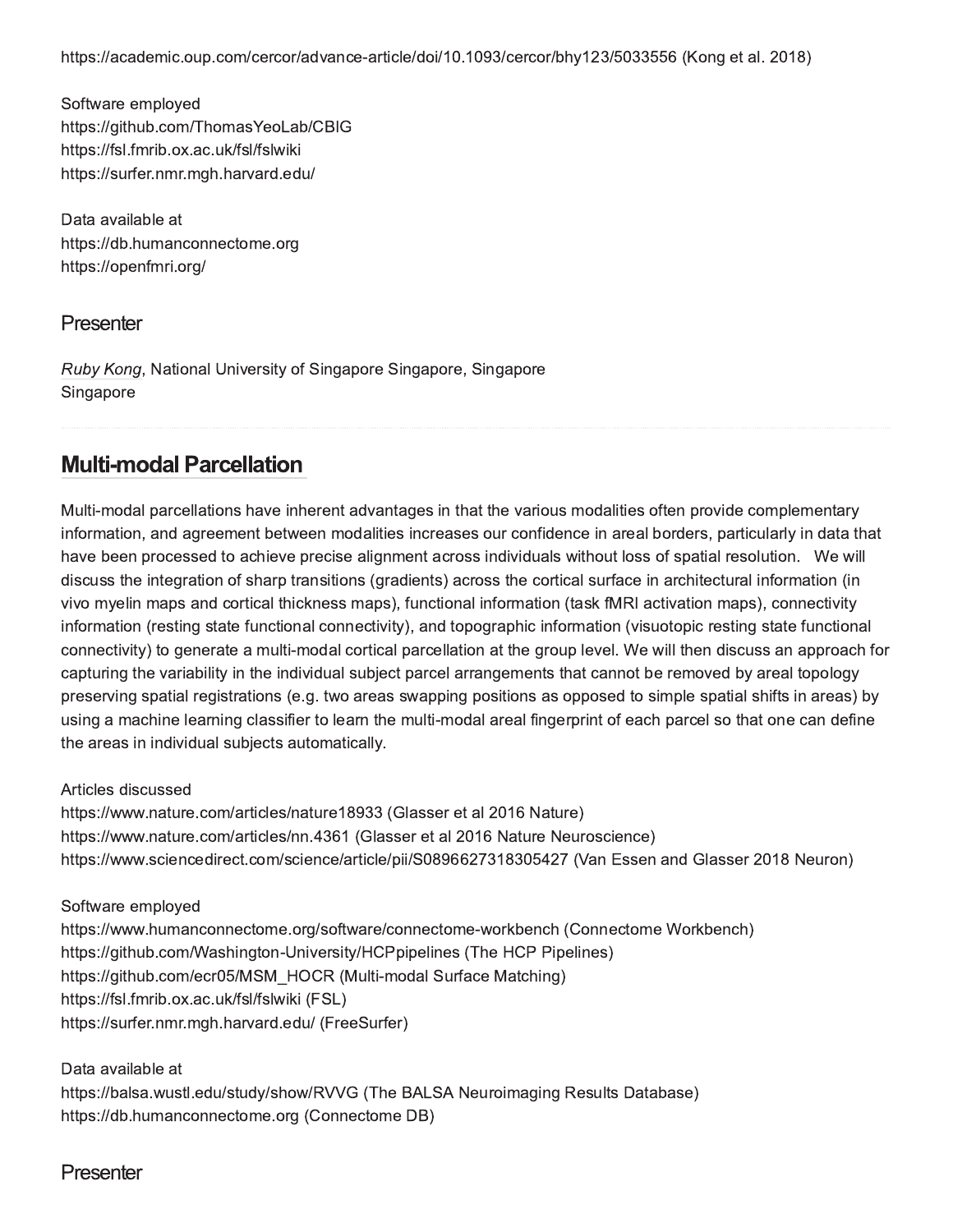# Brain parcellation and large-scale functional connectivity gradients

Ye Tian: Brain parcellation and large-scale functional connectivity gradients

Topographic variation in brain structure, function and connectivity can be parsed into discrete regions or represented with smooth gradients. In this educational course, I will introduce principled approaches to reconcile these two complementary representations of brain topography and demonstrate how doing so can reveal new insight into the organization of the human cerebral cortex and subcortical nuclei. In particular, I will introduce the concept of gradientography, which is an fMRI analogue of diffusion MRI tractography that yields striking visualizations of brain gradients and enables identification of gradient magnitude peaks. I will present a new model selection process to determine which regional peaks are sufficiently large to warrant boundary delineation. In the second part of my talk, I will showcase the Melbourne Subcortex Atlas that I have delineated by applying this approach to 3 and 7 Tesla functional MRI data acquired in more than 1000 individuals. The new atlas can be incorporated in existing cortex-only MRI parcellation atlases to enable holistic connectome mapping. Time permitting, I will also discuss how gradient mapping and boundary delineation can be used to reveal the functional connectivity architecture of the human brain in health and individuals with psychiatric illness.

#### Article discussed

Tian et al 2020. Nat. Neuro. https://www.nature.com/articles/s41593-020-00711-6 Tian et al 2019. BioPsy CNNI. https://doi.org/10.1016/j.bpsc.2018.12.003 Tian et al 2018. Neurolmage. https://doi.org/10.1016/j.neuroimage.2018.08.055 Gordon et al 2016. Cerebral Cortex. https://doi.org/10.1093/cercor/bhu239 Margulies et al 2016. PNAS. https://doi.org/10.1073/pnas.1608282113 Glasser et al 2016. Nature. https://www.nature.com/articles/nature18933

Software https://github.com/yetianmed/subcortex http://trackvis.org/

Data www.humanconnectome.org

### Presenter

Ye Tian, The University of Melbourne Melbourne, Victoria Australia

# Parcellating the white matter with functional neuroimaging

The functional role of white matter connections has remained an open question for the past 250 years. Based on 1333 stroke lesions, here we reveal the human Disconnectome and demonstrate its relationship to the functional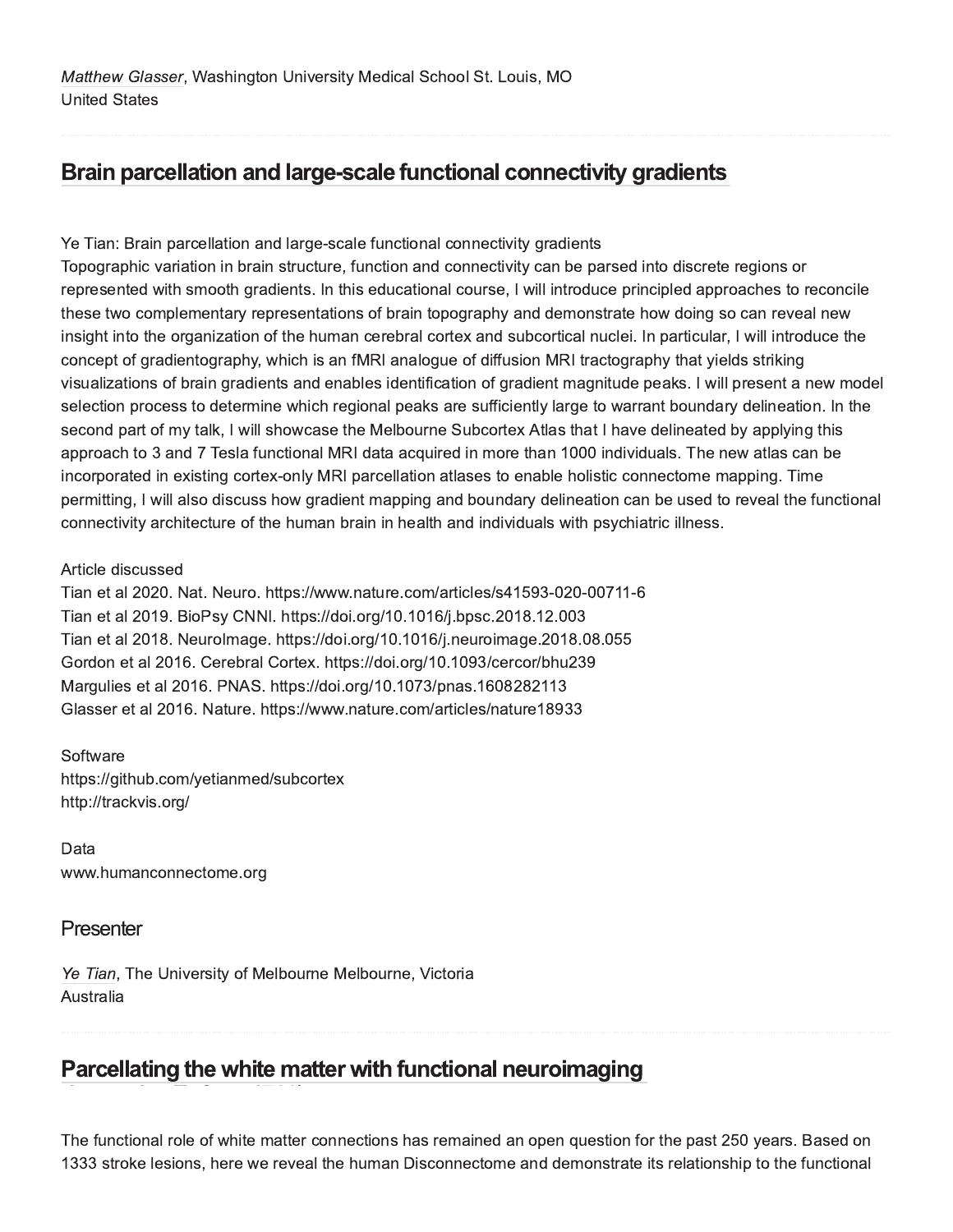segregation of the human brain. Results indicate that functional territories are not only defined by white matter connections, but also by the highly stereotyped spatial distribution of brain disconnections. While the former can grant us the possibility to map functional neuroimaging on the white matter of the whole brain, the latter compels a revision of the taxonomy of brain functions. We will also introduce our freely available Atlas of White Matter Function that enable improved clinical-neuroanatomical predictions for brain lesion studies and provide a platform for explorations in the domain of cognition.

#### Articles discussed

Thiebaut de Schotten et al. Nature Comm. 2020 https://academic.oup.com/gigascience/article/7/3/giy004/4838040 Foulon et al. Gigascience 2018 https://www.nature.com/articles/s41467-020-18920-9

#### Software employed

http://www.bcblab.com/BCB/Software.html

https://github.com/chrisfoulon/BCBlib/blob/devel/bcblib/scripts/generate synth lesions.py, https://github.com/chrisfoulon/BCBlib/blob/devel/bcblib/scripts/pick up matched synth lesions.py https://github.com/chrisfoulon/BCBlib/blob/devel/bcblib/scripts/effectsize T2R.py

#### Data available at

The two sets of component maps and the atlas of white matter function (original and replication) are available at https://identifiers.org/neurovault.collection:7735. The atlas of white matter function is also available at A–C terms: https://identifiers.org/neurovault.collection:7756. D-H terms: https://identifiers.org/neurovault.collection:7757. I-N terms: https://identifiers.org/neurovault.collection:7758. O-R terms:

https://identifiers.org/neurovault.collection:7759. S-U terms: https://identifiers.org/neurovault.collection:7760. V-Z terms: https://identifiers.org/neurovault.collection:7761. The raw dataset analysed in the current study is available at https://www.humanconnectome.org (7 T diffusion data) and http://www.neurosynth.org (metanalytic functional MRI maps). In addition, processed data are available at http://www.bcblab.com/BCB/Opendata.html and https://osf.io/5zqwg/

#### Presenter

Michel Thiebaut de Schotten, CNRS UMR 5293 - IMN - DISCONNECTOME Bordeaux, Aquitaine France

# Parcellating the white matter with neuropsychological symptoms

Stroke significantly impacts quality of life. However, the long-term cognitive evolution in stroke is poorly predictable at the individual level. There is an urgent need for a better prediction of long-term symptoms based on acute clinical neuroimaging data. Previous works have demonstrated a relationship between the location of white matter disconnections and clinical symptoms. However, rendering the entire space of possible lesion-deficit associations optimally surveyable will allow for a systematic association between brain disconnections and cognitivebehavioural measures at the individual level. Here we exploit nonlinear dimensionality reduction to report the characteristics of disconnection patterns of more than 1000 stroke lesions in a two-dimensional summary morphospace. Acute disconnectomes drawn from an independent distribution were projected into the morphospace to predict neuropsychological scores 1 year after stroke. Linking the latent disconnectome morphospace to neuropsychological outcomes yields a comprehensive atlas of disconnectome-deficit relations across 86 neuropsychological scores. Out-of-sample prediction derived from this atlas achieved average accuracy